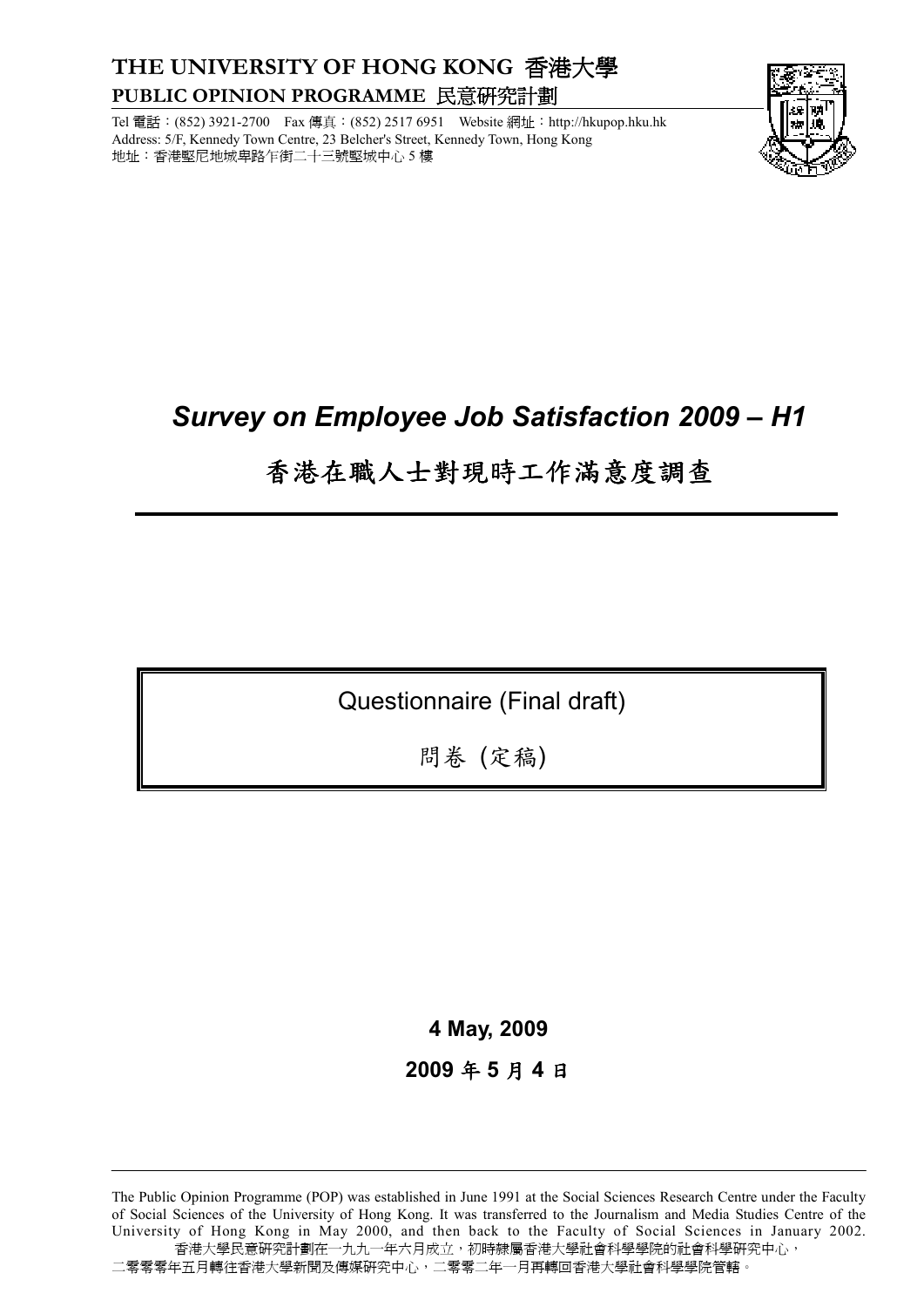## **Part I: Self-Introduction** 介紹

Good evening, sir / madam, this is \_\_\_\_\_\_\_, calling from the Public Opinion Programme of the University of Hong Kong. We would like to ask for your opinion on some job satisfaction issues. Can you spare a few minutes? Please be rest assured that your information provided will be kept strictly confidential. 喂,先生/小姐,你好!我姓 \_\_\_\_\_\_\_\_\_\_\_\_,係「香港大學民意研究計劃」嘅訪問員。我哋宜家做緊一項有關香港在 職人士對工作滿意程度嘅調查,請問可唔可以阻你少少時間做個訪問呢? 請你放心,你所提供嘅答案只會用作 分析用途而且絕對保密,多謝合作。

> **[Cont'd** 繼續訪問**]** Yes 可以 .................................................... 1 **[Skip to End** 終止訪問**]** No 唔可以.................................................. 2

## **Part II: Screening Question** 甄別問題

Target: Full time worker of age 18 or above who speak Cantonese 訪問對象: 18歲以上操粵語嘅香港全職人士

S1. Is there any full time worker in your household of age 18 or above (Domestic helpers are not counted)? Since we need to conduct random sampling, if there is more than one available, I would like to ask the one who will have his/her birthday next. [Interviewers: if the target is not available at the moment, make an appointment for follow-up call]

S1. 請問你屋企有冇18歲或以上嘅在職人士喺度呢(但唔包括家庭傭工)?因爲我地要隨機抽樣,如果有多過一 位,請你叫即將生日果位嚟聽電話。【訪問員可舉例說明:『即係有冇11月或未來三個月內生日既人係度?』如 果被選中的家庭成員不在家, 訪員請預約時間再致電。】

> **[Cont'd** 繼續訪問**]** Yes 有 ...................................................... 1 **[ Skip to End** 終止訪問**]** No 冇 ......................................................... 2

S2. Are you currently working full time? (Interviewers read out: "Full time workers" can be defined as those who work at least 5 days a week, or total working time not less than 35 hours a week.) S2. 請問閣下而家係唔係全職工作人士?【訪員讀出:全職嘅定義爲每星期最少工作 5 天,或 1 星期總工作時 間不少於 35 小時】

> **[Cont'd** 繼續訪問**]** Yes 係......................................................... 1 **[Skip to End** 終止訪問**]** No 唔係....................................................... 2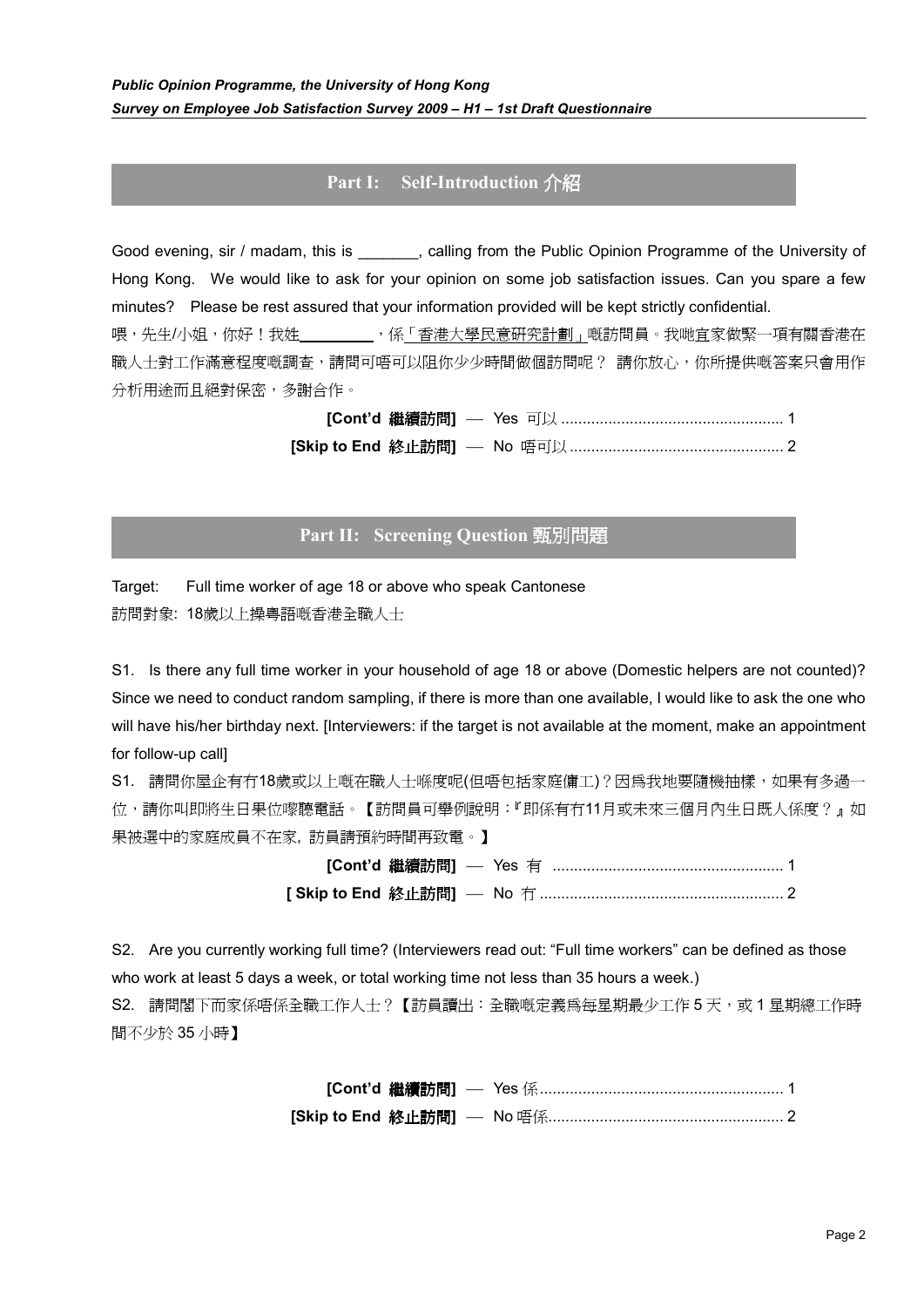## **Part III: Main Question** 主要問題

Thank you! Actually this interview is to understand how satisfied the working class are with their existing job. 多謝你接受訪問。呢個訪問其實係想了解上班一族對現時工作有幾滿意。

S1 Are you an employer, employee or self-employed? An employer has recruited staff to work for him while self-employed does not. 請問你係僱主、自僱人士定係僱員? 僱主係有員工既,而自僱人士係無僱用/受聘於其 他人

Employer  $\textcircled{if} \pm \rightarrow \text{ask } \text{Q1i}$  (in italic)  $\rightarrow \text{Q2i}$  (in Italic)

Employee 僱員  $\rightarrow$  ask Q1  $\rightarrow$  Q2

Self employed 自僱人士 → S2 (被訪員追問:請問你係咪保險從業員?如係,請改選「僱員」)

Refuse to answer 拒答  $\rightarrow$  ask Q1  $\rightarrow$  Q2

S2 Do you have any subordinates? 請問你有冇下屬?

Yes  $\overline{f}$   $\rightarrow$  ask Q1i (in italic)  $\rightarrow$  Q2i (in Italic)

No  $\overline{f}$   $\rightarrow$  ask Q1  $\rightarrow$  Q24

拒答

- Q1: Overall, are you satisfied with your current post of work? 整體而言,你滿唔滿意現時嘅工作?
- *Q1i) Overall, do you think your staff are satisfied with their current post of work?*  整體而言,你認為你既員工滿唔滿意現時嘅工作?
- Q2-23: In the following, I would read out some statements. (Interviewer to prompt the degree of satisfaction. (a.) please rate the importance of each statement to your job satisfaction, and
	- (b.) Are you satisfied with your company on each statement?
	- 跟住落離,我會讀出一啲項目: (訪問員追問程度)
	- (a.) 請你話俾我聽, 每個項目對你衡量工作既滿意程度重唔重要?
	- (b.) 同埋,你滿唔滿意你公司現時係呢方面嘅表現呢?

#### *Q2i) In the following, I would read out some statements. (Interviewer to prompt the degree of satisfaction. "*

- *(a) please rate the importance of each statement to the job satisfaction of your staff, and*
- *(b) do you think your staff are satisfied with your company on each statement?*

跟住落離,我會讀出一啲項目: *(*訪問員追問程度*)* 

- *(a)* 請你話俾我聽,每個項目對你既員工衡量工作既滿意程度重唔重要?
- *(b)* 同埋,你認為你既員工滿唔滿意你公司現時係呢方面嘅表現呢?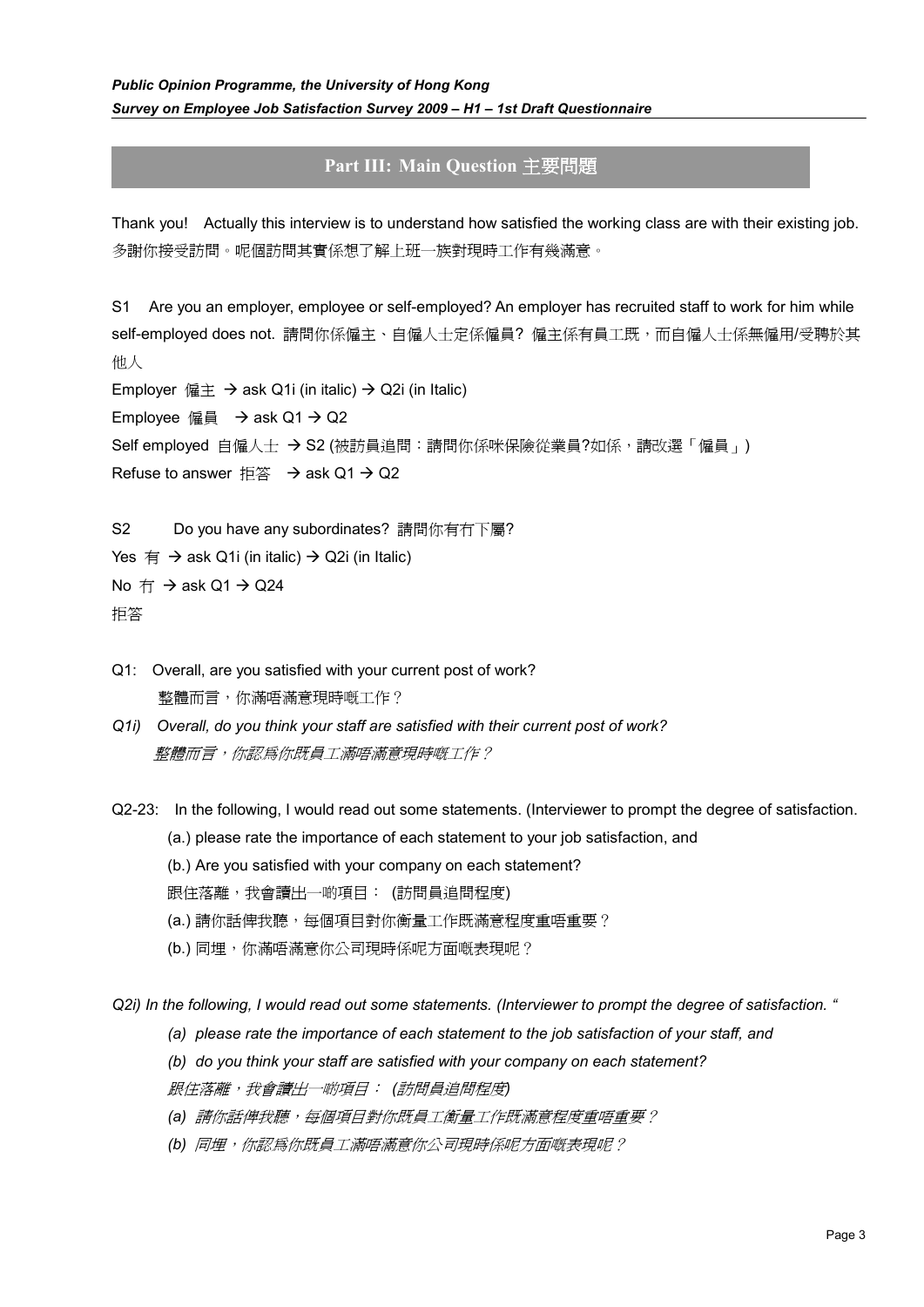|     |                |                                                       | (a.)<br>(b.)     |                                                              |                   |                                              |                               |                           |                                                    |                                          |                               |                      |
|-----|----------------|-------------------------------------------------------|------------------|--------------------------------------------------------------|-------------------|----------------------------------------------|-------------------------------|---------------------------|----------------------------------------------------|------------------------------------------|-------------------------------|----------------------|
|     |                |                                                       | Importance to Me |                                                              |                   | <b>Company's Performance</b>                 |                               |                           |                                                    |                                          |                               |                      |
|     |                |                                                       | 對我工作的重要性         |                                                              |                   |                                              | 公司現時表現                        |                           |                                                    |                                          |                               |                      |
|     |                |                                                       | important 重要     | Half-half<br>$\overline{\phantom{0}}$<br>半半<br>$\angle$<br>般 | Not important 唔重要 | $\overline{5}$<br>Opinion/ DK 不知道<br>沒意<br>見 | <b>Very satisfied</b><br>非常滿意 | Quite<br>satisfied<br>幾滿意 | Half-half<br>$\overline{\phantom{0}}$<br>半半/二<br>般 | Not<br>duite<br><b>satisfied</b><br>幾唔滿意 | Not satismed at all 非常唔減<br>意 | No Cpnnon/ LK 不知道、沒意 |
| ( ) | Q1             | <b>Overall Satisfaction</b><br>整體滿意程度                 |                  |                                                              |                   |                                              | 5                             | 4                         | 3                                                  | $\overline{2}$                           | 1                             | 9                    |
| ( ) | Q2             | Relationship with Supervisor/Management<br>與上司嘅關係     | 3                | $\overline{2}$                                               | 1                 | 9                                            | 5                             | $\overline{4}$            | 3                                                  | $\overline{2}$                           | 1                             | 9                    |
| ( ) | Q <sub>3</sub> | <b>Management Recognition</b><br>管理層對員工嘅認同及重視         | 3                | $\overline{2}$                                               | 1                 | 9                                            | 5                             | 4                         | 3                                                  | $\overline{2}$                           | 1                             | 9                    |
| ( ) | Q4             | Full play to potentials and autonomy<br>個人發揮嘅機會及自主決策權 | 3                | $\overline{2}$                                               | 1                 | 9                                            | 5                             | 4                         | 3                                                  | $\overline{2}$                           | 1                             | 9                    |
| ( ) | Q <sub>5</sub> | Professional development<br>重視專業/技能發展及培訓              | 3                | $\overline{2}$                                               | 1                 | 9                                            | 5                             | $\overline{4}$            | 3                                                  | $\overline{2}$                           | 1                             | 9                    |
| ( ) | Q <sub>6</sub> | Career advancement opportunities<br>晉升機會              | 3                | $\overline{2}$                                               | 1                 | 9                                            | 5                             | 4                         | 3                                                  | $\overline{2}$                           | 1                             | 9                    |
| ( ) | Q7             | Safe working environment<br>安全嘅工作環境                   | 3                | 2                                                            | 1                 | 9                                            | 5                             | 4                         | 3                                                  | $\overline{2}$                           | 1                             | 9                    |
| ( ) | Q8             | Job Security<br>工作保障 (如:工作穩定性)                        | 3                | $\overline{2}$                                               | 1                 | 9                                            | 5                             | $\overline{4}$            | 3                                                  | $\overline{2}$                           | 1                             | 9                    |
| ( ) | Q9             | Salary<br>薪酬                                          | 3                | $\overline{2}$                                               | 1                 | 9                                            | 5                             | $\overline{4}$            | 3                                                  | $\overline{2}$                           | 1                             | 9                    |
| ( ) | Q10            | <b>Benefits</b><br>福利 (如:醫療保險、進修津貼)                   | 3                | $\overline{2}$                                               | 1                 | 9                                            | 5                             | $\overline{4}$            | 3                                                  | $\overline{2}$                           | 1                             | 9                    |
| ( ) | Q11            | <b>Work Flexibility</b><br>工作彈性 (如:彈性上班時間)            | 3                | $\overline{2}$                                               | 1                 | 9                                            | 5                             | $\overline{4}$            | 3                                                  | $\overline{2}$                           | 1                             | 9                    |
| ( ) | Q12            | Job Nature and its meaningfulness<br>工作性質及意義          | 3                | $\overline{2}$                                               | $\mathbf{1}$      | 9                                            | $\overline{5}$                | $\overline{4}$            | 3                                                  | $\overline{2}$                           | $\mathbf{1}$                  | 9                    |
| ( ) | Q13            | Job Variety<br>工作多元性                                  | 3                | $\overline{2}$                                               | 1                 | $\boldsymbol{9}$                             | 5                             | $\overline{4}$            | 3                                                  | $\overline{2}$                           | $\mathbf 1$                   | $\boldsymbol{9}$     |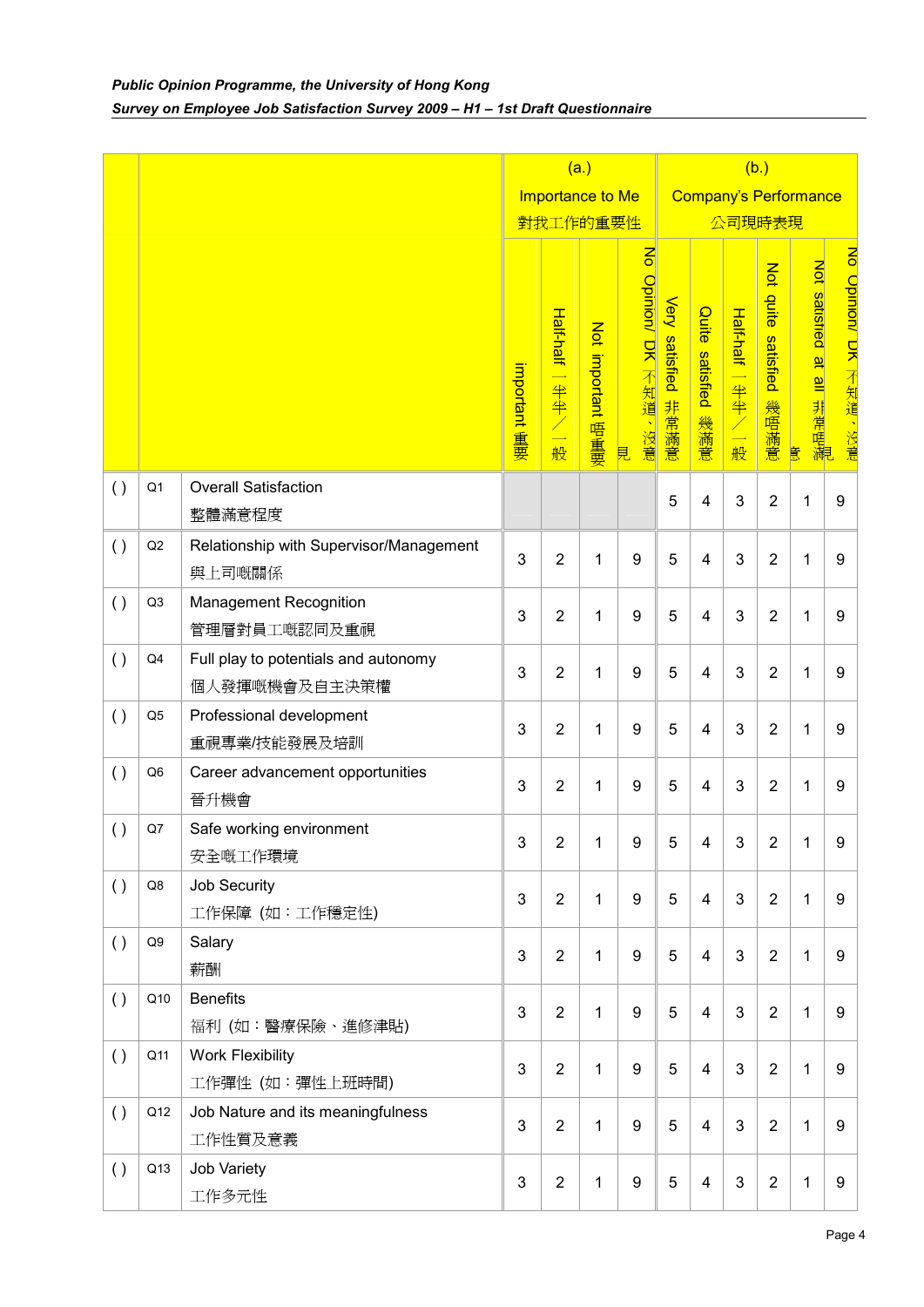## *Public Opinion Programme, the University of Hong Kong Survey on Employee Job Satisfaction Survey 2009 – H1 – 1st Draft Questionnaire*

| Q14             | Corporate Culture<br>公司文化                  | 3 | 2 | 9 | 5 | 4 | 3 | 2 | 9 |
|-----------------|--------------------------------------------|---|---|---|---|---|---|---|---|
| Q <sub>15</sub> | Relationship with co-worker<br>同事關係        | 3 | 2 | 9 | 5 | 4 | 3 | 2 | 9 |
| Q16             | Contribution to the organization<br>對公司嘅貢獻 | 3 | 2 | 9 | 5 | 4 | 3 | 2 | 9 |
| Q17             | Networking<br>與同行之間嘅人際網絡                   | 3 | 2 | 9 | 5 | 4 | 3 | 2 | 9 |

#### Q24. Will you consider looking for a new job in the coming 3 months? **[SA]**

你在未來 3 個月,有冇打算搵另一份工? **[**單選**]**

#### Q25. Via what channel will you search for a new job? **[MA]**

| 仦胃笾迥已嘢述侳揾丄! 【 <b>復迭】</b> |
|--------------------------|

你會透過乜嘢途徑搵工? **[**複選**]**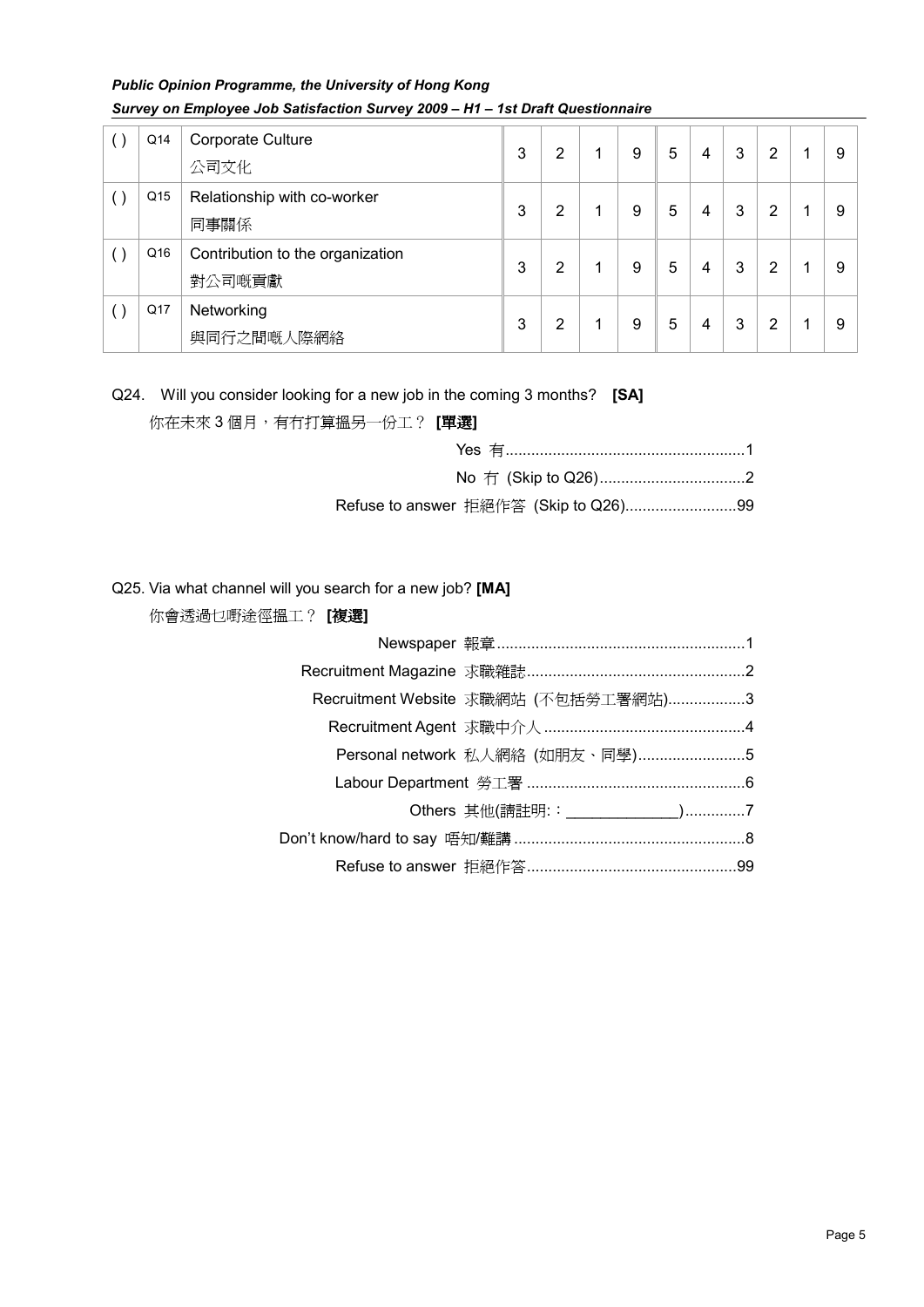### **Ad Hoc Questions**

Q26. If your company were suffering losses and bound to cut cost on human resources, would you prefer your company imposing a lay-off or salary cut across the board? 假如你公司面臨虧損,要節省人力成本,你寧願公司「裁員」定「減薪」呢?

Q27. Since the financial tsunami, has your work pressure increased, decreased or remained unchanged? 自金融海嘯發生後,你嘅工作壓力係增加左、減少左、定係無變?

| [跳題至 D1]—不知道/難講 (Skip to D1) Don't know/hard to say 9 |  |
|-------------------------------------------------------|--|
| [跳題至 D1] —拒答 (Skip to D1) Refuse to answer99          |  |

Q28. Which of the followings are the key factors leading to your increased work pressure? "Read out options, maximum 3 options allowed"

以下邊啲項目係造成你工作壓力增加嘅主要原因?【讀出答案,最多選3項】

| 與同事之間競爭加劇 Tenser competition against co-workers4                            |  |
|-----------------------------------------------------------------------------|--|
| 上司的要求增高 Higher demands from supervisors5                                    |  |
| 生活壓力大,影響工作效率 Working efficiency gets affected due to severe stress in life6 |  |
| 工作環境氣氛低落 Low morale in workplace 7                                          |  |
|                                                                             |  |
|                                                                             |  |
|                                                                             |  |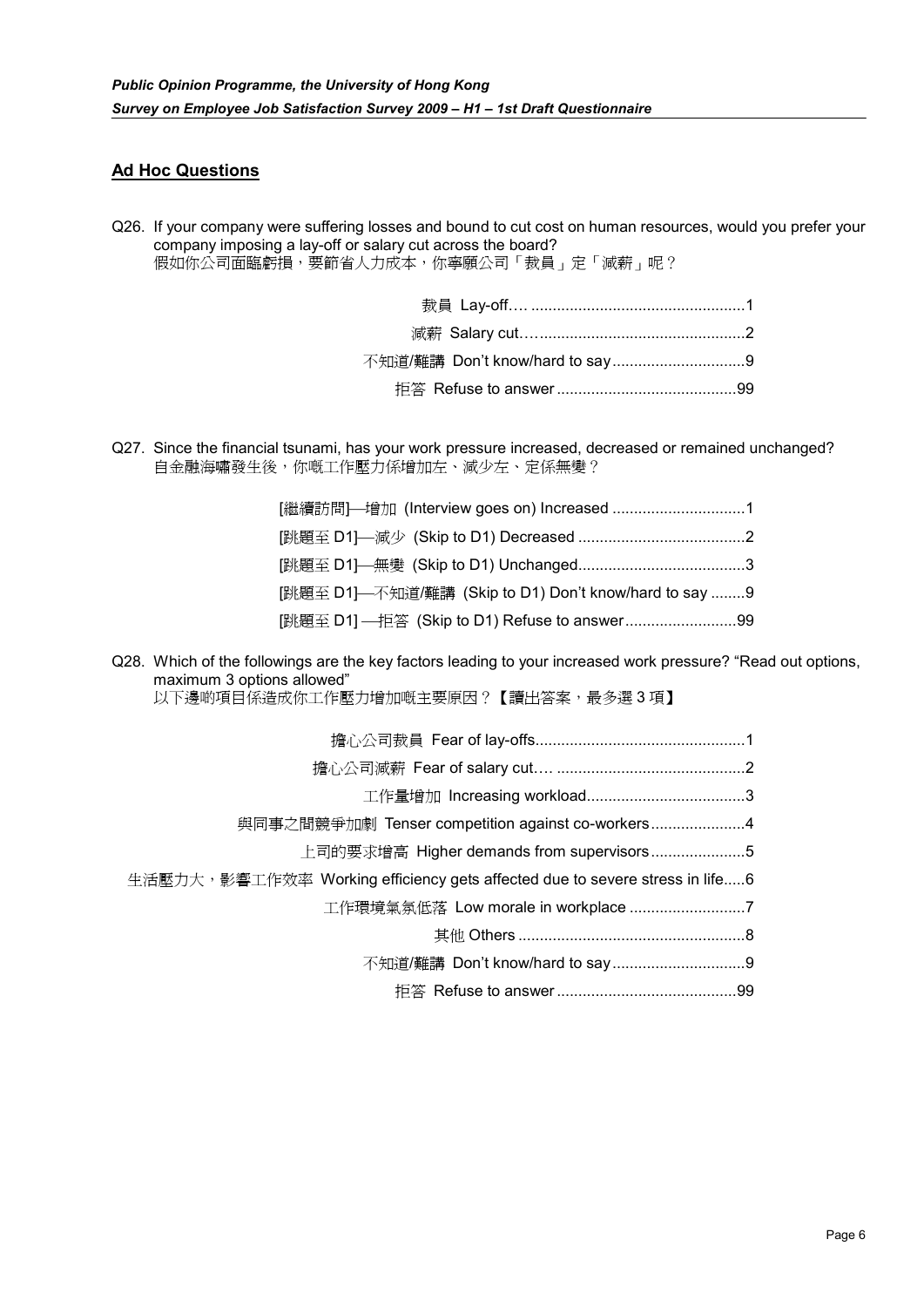## **Part IV: Personal Information** 個人資料

#### 【**Ask all respondents** 問所有人】

Finally, I would like to ask you some personal information for analysis use. All information provided would be kept confidential. 最後,我想問你一啲基本嘅個人資料作為分析用途。你所提供嘅所有資料都會絕對保密。請 你放心。

D1. Gender [record] 記錄性別 【訪問員記錄】**[**單選**]**

D2. What is your Age? 請問你今年幾多歲呢? **[**單選**]**

| Aged 25 - 29 歲 …………………………………2 |
|-------------------------------|
|                               |
|                               |
|                               |
| Aged 45 – 49 歲 …………………………………6 |
|                               |
|                               |
|                               |
|                               |
|                               |
|                               |
|                               |

D3. What is your highest Education Attainment? 請問你嘅教育程度係? **[**單選**]**

Refuse

### D4. What is your marital status? 請問你嘅婚姻狀況係點呢?**[**單選**]**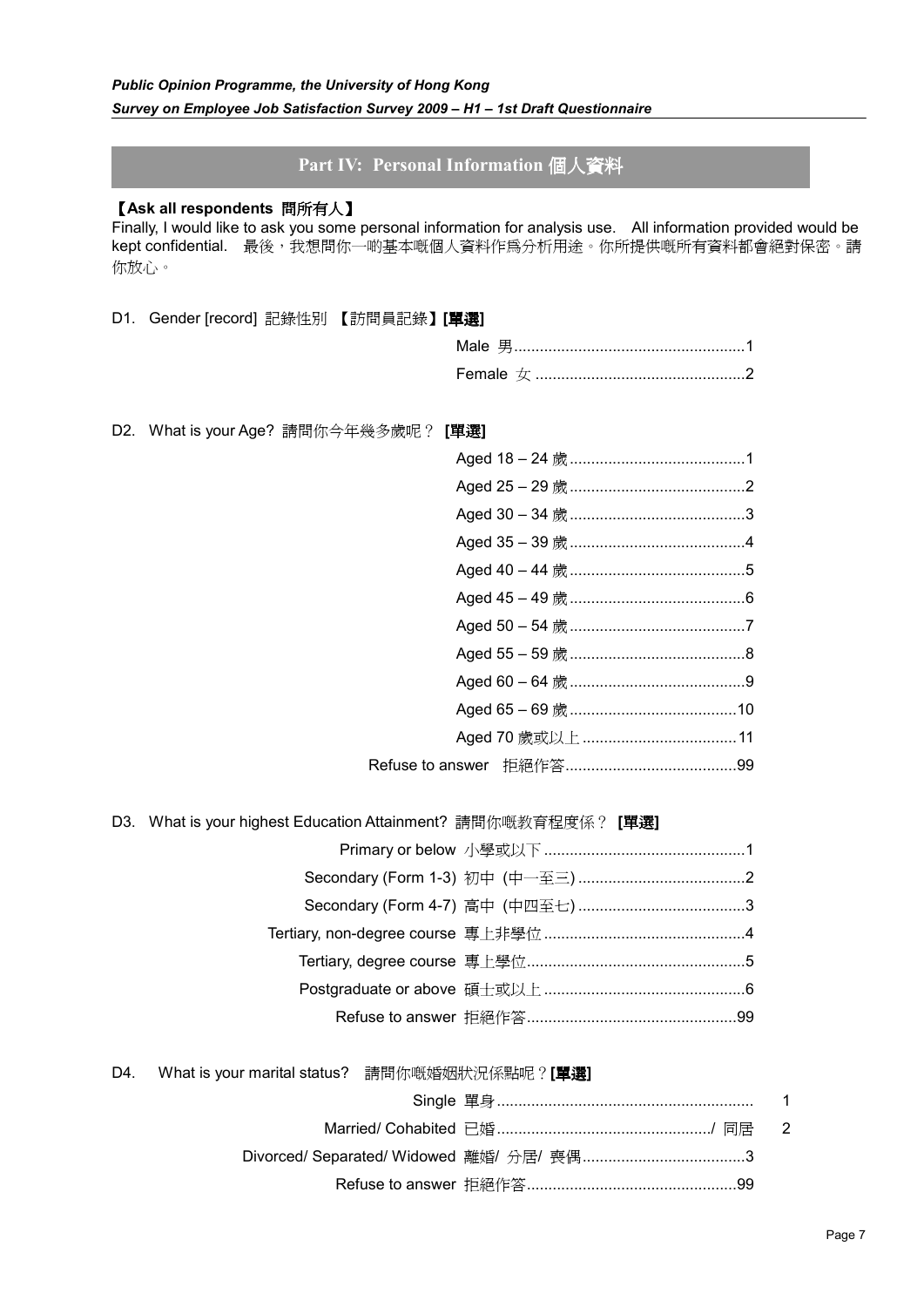*Public Opinion Programme, the University of Hong Kong* 

| Survey on Employee Job Satisfaction Survey 2009 - H1 - 1st Draft Questionnaire |                                        |  |  |  |
|--------------------------------------------------------------------------------|----------------------------------------|--|--|--|
| D5. Do you have any children aged under 16? 請問你有冇 16 歲以下嘅子女?                   |                                        |  |  |  |
|                                                                                |                                        |  |  |  |
|                                                                                |                                        |  |  |  |
|                                                                                |                                        |  |  |  |
|                                                                                |                                        |  |  |  |
| D6. What is your working industry? 你現時嘅工作行業係? [單選]                             |                                        |  |  |  |
|                                                                                |                                        |  |  |  |
|                                                                                |                                        |  |  |  |
|                                                                                |                                        |  |  |  |
|                                                                                |                                        |  |  |  |
|                                                                                |                                        |  |  |  |
|                                                                                |                                        |  |  |  |
|                                                                                |                                        |  |  |  |
|                                                                                |                                        |  |  |  |
|                                                                                |                                        |  |  |  |
|                                                                                |                                        |  |  |  |
|                                                                                |                                        |  |  |  |
|                                                                                |                                        |  |  |  |
|                                                                                |                                        |  |  |  |
|                                                                                |                                        |  |  |  |
|                                                                                |                                        |  |  |  |
|                                                                                | Restaurant/ Hotel/Tourism 飲食、酒店業/旅遊業16 |  |  |  |
|                                                                                |                                        |  |  |  |
|                                                                                |                                        |  |  |  |
|                                                                                |                                        |  |  |  |
|                                                                                | Others (Please specify) 其他 (請註明) 20    |  |  |  |
|                                                                                |                                        |  |  |  |

## D7. What is your main job discipline? 你主要嘅工作性質係? **[**單選**]**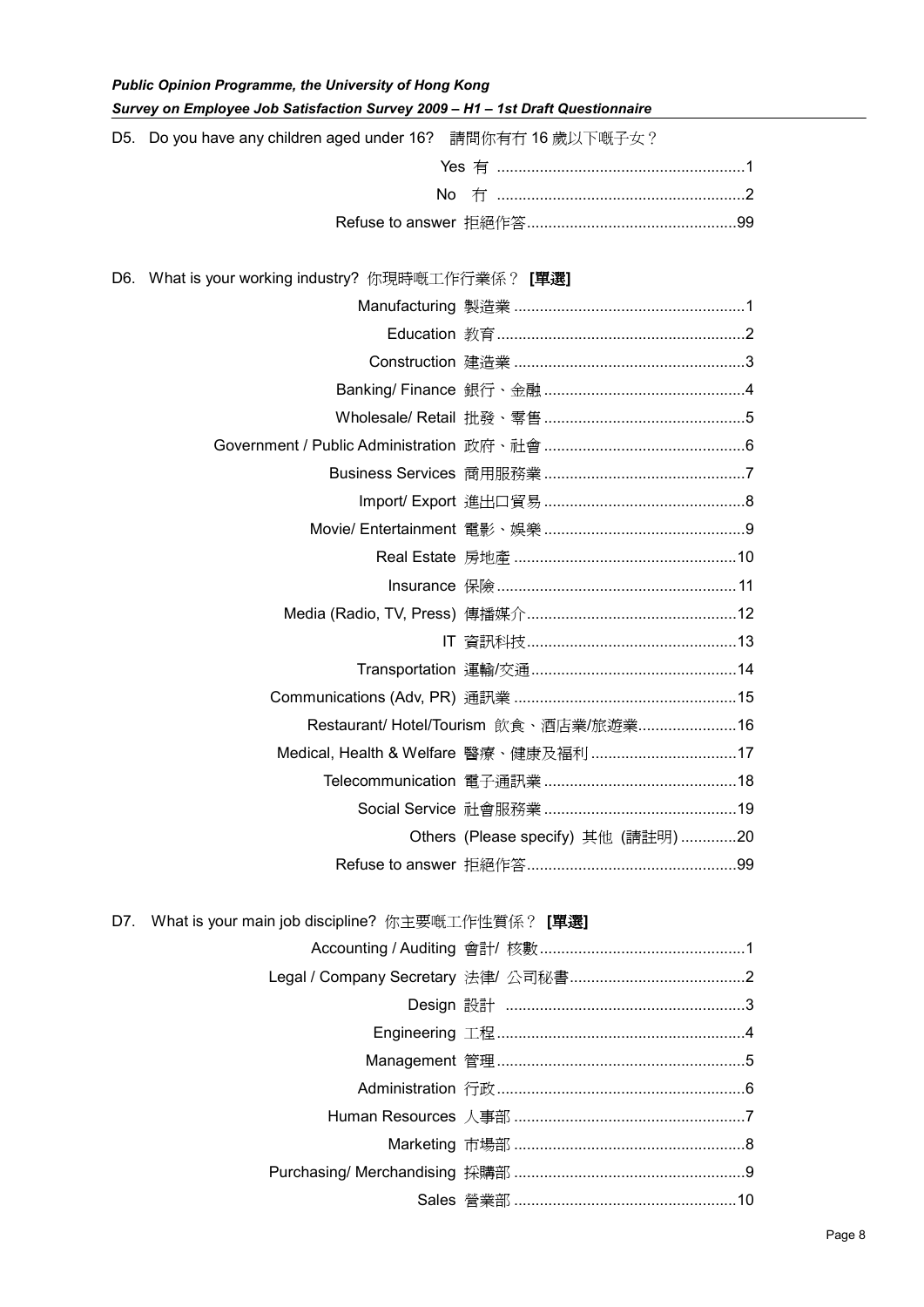*Public Opinion Programme, the University of Hong Kong Survey on Employee Job Satisfaction Survey 2009 – H1 – 1st Draft Questionnaire* 

| CEO/ Chairman/ Managing Director/ President 首席行政總裁/董事長1 |
|---------------------------------------------------------|
|                                                         |
| COO/ CFO/ CIO/ CTO/ CMO/ Other C-Suite 首席營運/財務/技術/市場總裁3 |
| Director/ General Manager/ Vice President 總監/ 總經理/ 副總裁4 |
|                                                         |
|                                                         |
|                                                         |
|                                                         |
|                                                         |
|                                                         |
|                                                         |
|                                                         |
|                                                         |
|                                                         |
|                                                         |
|                                                         |

D9. Including you, what is your company size in Hong Kong? 包括你在內,你公司係香港嘅總員工人數大概 係幾多少? **[**單選**]** 

| 2-49 2 至 49 人……………………………………………1      |  |
|--------------------------------------|--|
|                                      |  |
|                                      |  |
| 200-499 200-499 人 ……………………………………………4 |  |
| 500-999 500-999 人 ……………………………………………5 |  |
|                                      |  |
|                                      |  |
|                                      |  |